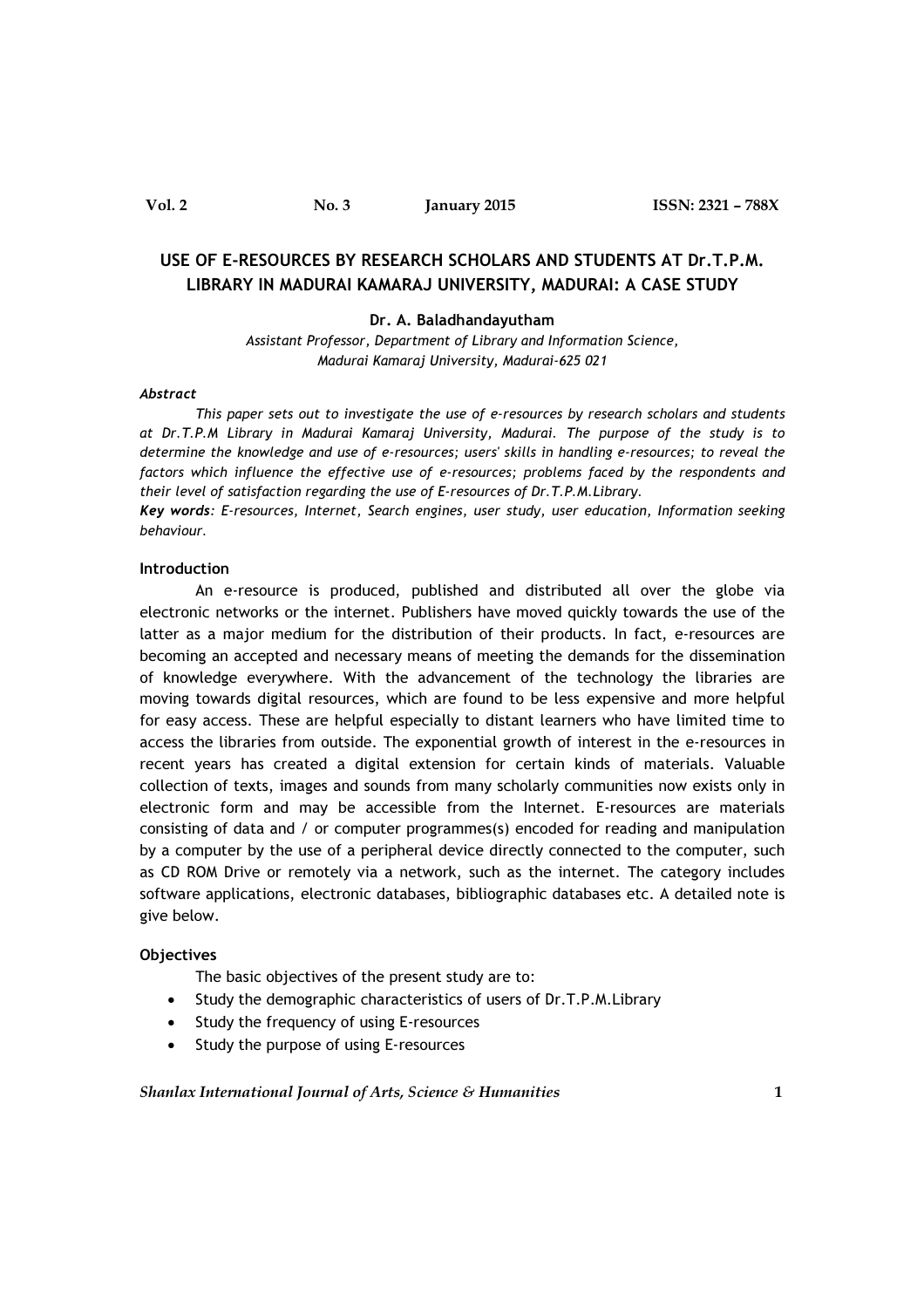- Study the Problem faced while using e-resources
- Study the level of satisfaction of respondents regarding the use of E-resources.

### Methodology

For this study Convenient Random sampling method was adopted for collecting Primary data from the respondents. A sample including research scholars and students of Madurai Kamaraj University those who are use the Dr.T.P.M.Library (University Central Library). A total number of 100 Questionnaires were distributed to respondents and 81 filled questionnaires were received back by the researchers. Hence selected 81 questionnaires are used for analysis and interpretation of data.

### Data Analysis and Interpretation

|  |  |  |  |  |  | Table 1: Gender- wise distribution of respondents |
|--|--|--|--|--|--|---------------------------------------------------|
|--|--|--|--|--|--|---------------------------------------------------|

|        | S.No   Gender   No. of Respondents   Percentage |       |
|--------|-------------------------------------------------|-------|
| Male   | 50                                              | 61.73 |
| Female | ٦1                                              | 38.27 |
| Total  |                                                 | 100   |

## Source: Primary data

Table 1 shows the distribution of respondents by the gender- wise. In this study 50 respondents are male it shares 61.73% whereas 31 respondents are female it shares 38.27%.

|      | $.82.012 - 2.002$ |                    |            |  |
|------|-------------------|--------------------|------------|--|
| S.No | Age               | No. of respondents | Percentage |  |
|      | $21 - 25$         |                    | 88.89      |  |
|      | $26 - 30$         |                    | 7.41       |  |
|      | $31 - 35$         |                    | 2.47       |  |
|      | above 35          |                    | 1.23       |  |
|      | Total             |                    | n          |  |

Table 2: Age- wise distribution of respondents

# Source: Primary data

Table 2 reveals the distribution of respondents by age-wise. In this study, 72 respondents (88.89%) belong to 21-25 age group. This is followed by,6 respondents (7.41%) are 26-30 age group, 2 respondents  $(2.47%)$  are  $31-35$  age group 1 respondent  $(1.23%)$  is above 35age group who use the e-resources. Hence most of the users belong to 21-25 age group who use the e-resources at Dr.T.P.M library in Madurai Kamaraj University.

| S. No | <b>Status</b>     | No. of Respondents   Percentage |       |
|-------|-------------------|---------------------------------|-------|
|       | Research scholars |                                 | 46.91 |
|       | students          |                                 | 53.09 |
|       | Total             |                                 | חחו   |

Source: Primary data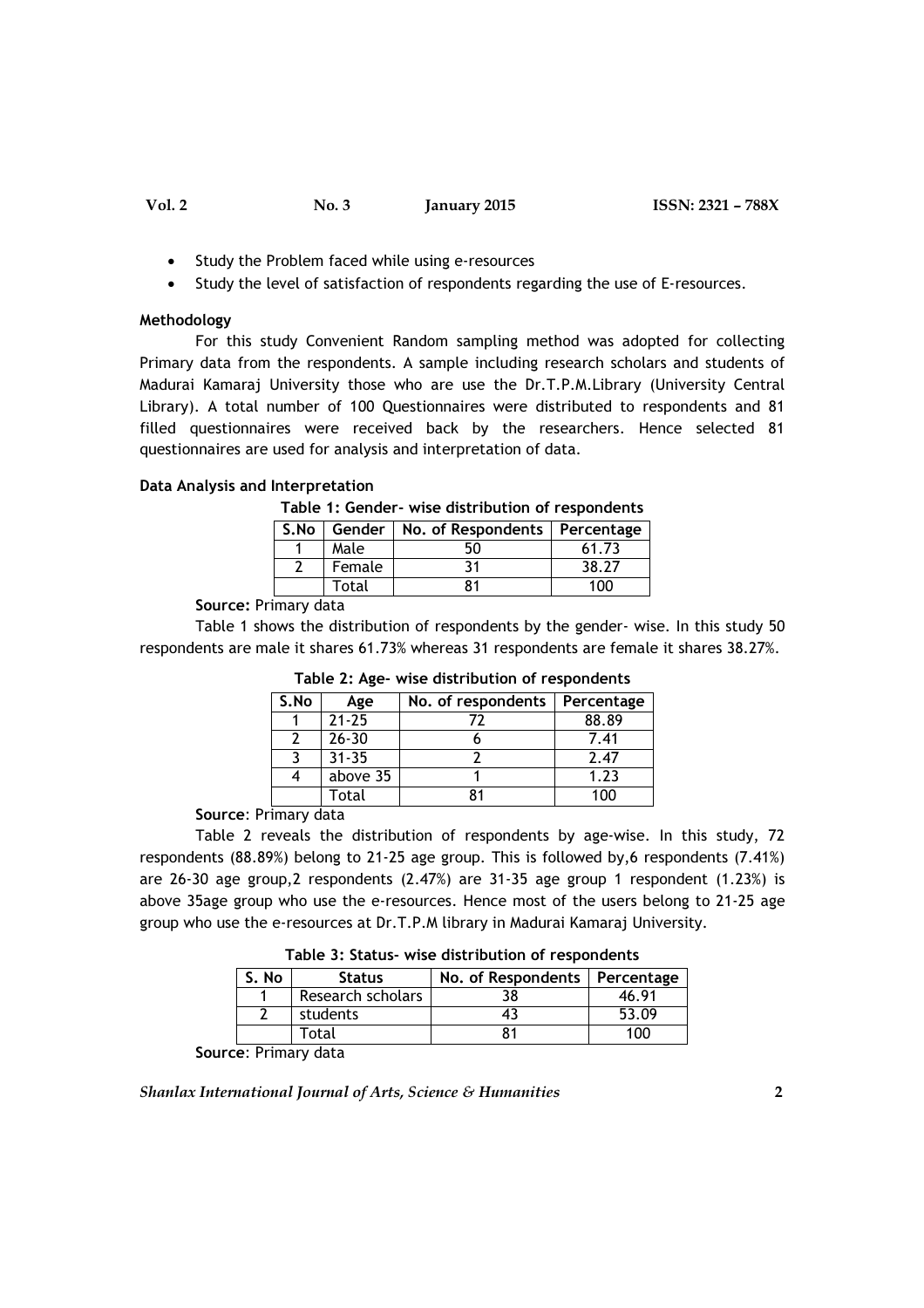| Vol. 2 | No. 3 | <b>January 2015</b> | ISSN: 2321 - 788X |
|--------|-------|---------------------|-------------------|
|--------|-------|---------------------|-------------------|

The table 3 displays the status- wise distribution of respondents. In this study, 38 respondents (46.91%) are research scholars whereas 43 respondents (53.09%) are students.

| S.No | Departments       | No. of Respondents   Percentage |       |  |
|------|-------------------|---------------------------------|-------|--|
|      | <b>Sciences</b>   |                                 | 40.74 |  |
|      | <b>Humanities</b> | 20                              | 24.69 |  |
|      | Social science    | 28                              | 34.57 |  |
|      | Total             |                                 | 100   |  |

Table 4: Department- wise distribution of respondents

Source: Primary data

Table 4 shows that the distribution of respondents based on the department wise. The present investigation has taken into account Dr.S.R.Ranganathan's Classification namely Sciences, Humanities and Social sciences for categorizing the 20 schools including 77 departments in the Madurai Kamaraj University. In this study, 33 respondents (40.74%) are science department, 20 respondents (24.69%) are humanities department and 28 respondents (34.57%) are social science department.

Table 5: Distribution of respondents by residing sector-wise

| S.No | <b>Residing sector</b> | No. of Respondents   Percentage |       |
|------|------------------------|---------------------------------|-------|
|      | Rural                  | 48                              | 59.26 |
|      | Urban                  | 33                              | 40.74 |
|      | Total                  | 81                              | 100   |
| - -  |                        |                                 |       |

Source: Primary data

 As seen in table 5 shows the distribution of respondents by residing sector-wise. Forty eight respondents (59.26%) are rural respondents and 33 respondents (40.74%) are urban respondents are taken into the study.

| S.No | Frequency            | No .of Respondents | Percentage |  |  |
|------|----------------------|--------------------|------------|--|--|
|      | Daily                | 43                 | 53.09      |  |  |
| 2    | 2-3 times in a week  | 28                 | 34.57      |  |  |
| ર    | 2-3 times in a month |                    | 6.17       |  |  |
| 4    | Once in a month      |                    | 6.17       |  |  |
|      | Total                |                    | 100        |  |  |

Table 6: Frequency of using e- resources

Source: Primary data

Table 6 displays Frequency of using e- resources. Forty three respondents (53.09%) use the e-resources daily, 28 respondents (34.57%) 2-3 time in a week, 5 respondents (6.17%) 2-3 times in a month and once in a month. Hence more than half of the respondents who use the e-resources daily.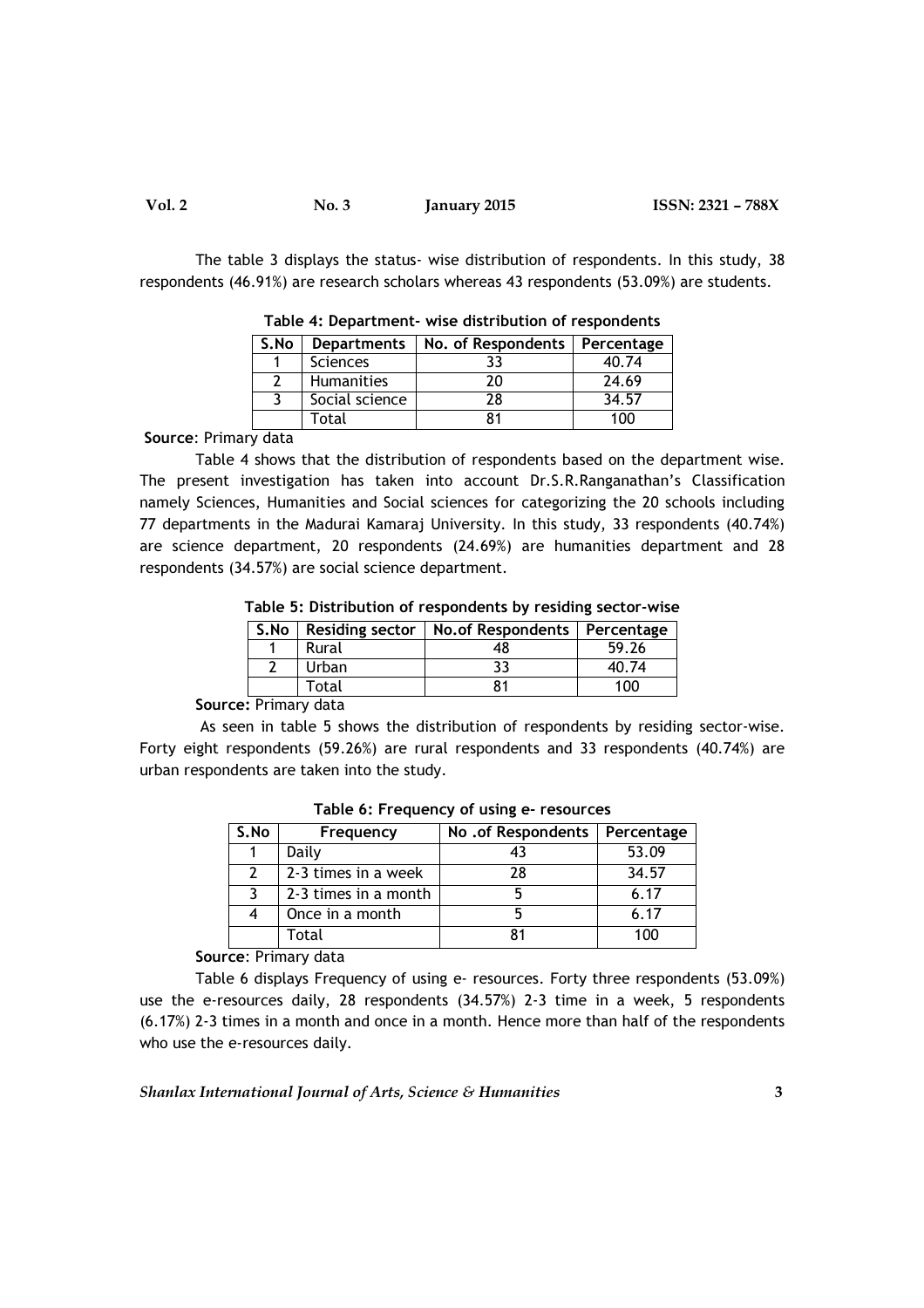| S.No | <b>Hours</b>      | No. of Respondents | Percentage |
|------|-------------------|--------------------|------------|
|      | Less than I hour  | 33                 | 40.74      |
|      | 2-3 hours         | 36                 | 44.44      |
|      | 3-4 hours         |                    | 3.71       |
|      | More than 4 hours |                    | 11.11      |
|      | Total             | 81                 | 100        |

Table 7: Time spent for using e- resources per day per hour

Source: Primary data

Data presented in table 7 shows the time spent for using e- resources per day per hour. Thirty three respondents (40.74%) use the e-resources less than an hour, 36 respondents (44.44%) use the e-resources 2-3 hours, 3 respondents (3.71%) 3-4 hours and 9 respondents (11.11%) use the e- resources more than 4 hours per day. Hence majority of students and research scholar use the e-resources 2-3 hours per day.

| $1400C$ of meenod of tearning c $1600d$ , case since |                                      |                    |            |  |
|------------------------------------------------------|--------------------------------------|--------------------|------------|--|
| S.No                                                 | Method                               | No. of respondents | Percentage |  |
|                                                      | From Library professionals           | 23                 | 28.39      |  |
|                                                      | Guidance from colleagues and friends |                    | 20.99      |  |
|                                                      | self instruction                     | 32                 | 39.51      |  |
|                                                      | <b>External courses</b>              |                    | 6.17       |  |
| 5                                                    | <b>Others</b>                        |                    | 4.94       |  |
|                                                      | Total                                |                    | 100        |  |

Table 8: Method of learning e- resources skill

Source: Primary data

Table 8 shows the Method of learning e- resources skill. Twenty three respondents (28.39%) learn from Library professionals, 17 respondents (20.99%) from colleagues' guidance 32 respondents (39.51%) from self instruction, and 5 respondents (6.17%) from external courses. Besides cited above, there are some other methods also (4.94%). Hence majority of respondents learn e-resources skill by self instruction and their second rank goes to library professionals.

| S.No | <b>Propose</b>             | No. of Respondents | Percentage |
|------|----------------------------|--------------------|------------|
|      | Developing knowledge       |                    | 74.07      |
|      | Prepare class Seminar      |                    | 7.41       |
|      | Prepare competitive exam's |                    | 3.70       |
| 4    | Writing journal articles   |                    | 9.88       |
|      | <b>Others</b>              |                    | 4.94       |

Total 81 100

Table 9: Purpose of using e-resources

Source: Primary data

Shanlax International Journal of Arts, Science & Humanities  $4\overline{4}$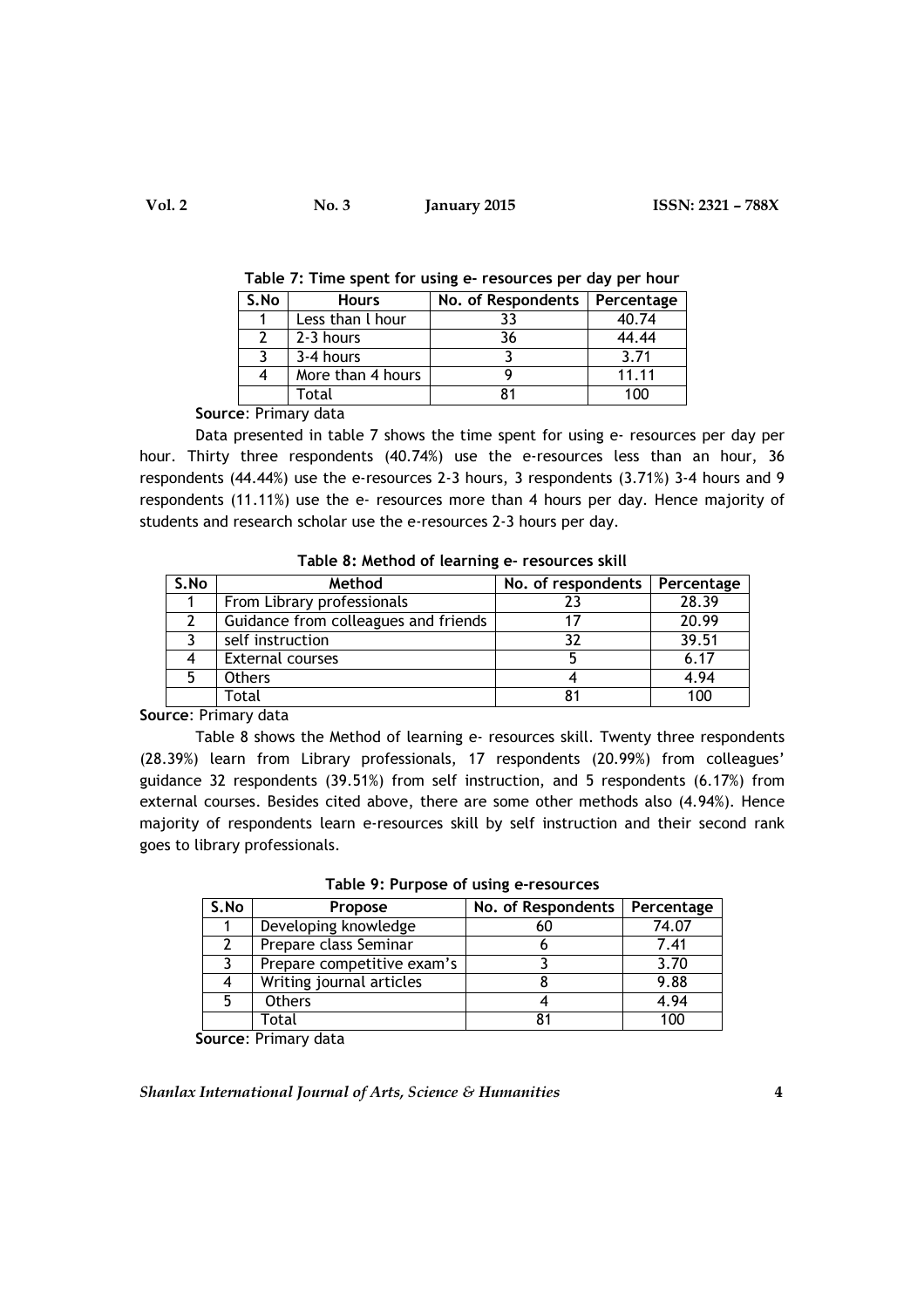| Vol. 2 | No. 3 | <b>January 2015</b> | ISSN: 2321 - 788X |
|--------|-------|---------------------|-------------------|
|--------|-------|---------------------|-------------------|

Table 9 shows the purpose of using e-resources. Sixty respondents (74.07%) use the e-resources for developing knowledge, 6 respondents (7.41%) for prepare class seminar, 3 respondents (3.70%) for prepare competitive examination and 8 respondents ( 9.88%) for writing journals. Besides cited above, there are some other purposes also (4.94%). Hence majority of the respondents use the e-resources for developing knowledge.

| S.No | <b>Problems</b>                            | No. of respondents | <b>Percentage</b> |
|------|--------------------------------------------|--------------------|-------------------|
|      | Slow access speed                          |                    | 41.98             |
|      | Difficulty in finding relevant information |                    | 13.58             |
|      | Overload of information on the Internet    | 16                 | 19.75             |
| 4    | Privacy problem                            |                    | 8.64              |
| 5    | Lake of computer                           |                    | 16.05             |
|      | Total                                      | 81                 | 100               |

Table 10: Problem Faced while using e-resources

Source: Primary data

Table 10 shows the problem faced while using e-resources. Thirty four respondents (41.98%) report that slow access speed. This is followed by,11 respondents (13.58%) difficulty in finding relevant information, 16 respondents (19.75%) over load information on the internet problem,7 respondents (8.64%) privacy problem, and 13 respondents (16.05%) lake of computer. Hence majority of students and research scholars report that slow access speed is the main problem while using the internet and their second problem goes to overload of information on the Internet.

| S.No          |              | Satisfaction level   No. of respondents | Percentage |
|---------------|--------------|-----------------------------------------|------------|
|               | Fully        | 35                                      | 43.21      |
| $\mathcal{L}$ | Partially    | 23                                      | 28.39      |
| 3             | Dissatisfied | 14                                      | 17.28      |
| 4             | No comments  |                                         | 11.11      |
|               | Total        | 81                                      | 100        |

Table 11: Satisfaction level of using e- resources

Source: Primary data

Table 11 display the satisfaction level of using e- resources. In this study,35 respondents (43.21%) are fully satisfied with use of e-resources,23 respondents (28.39%) are partially satisfied and 14 respondents (17.28%) are dissatisfied respectively. Nine respondents (11.11%) have not expressed any comments. Hence majority of the respondents are satisfied with using e-resources in Dr.T.P.M.Library.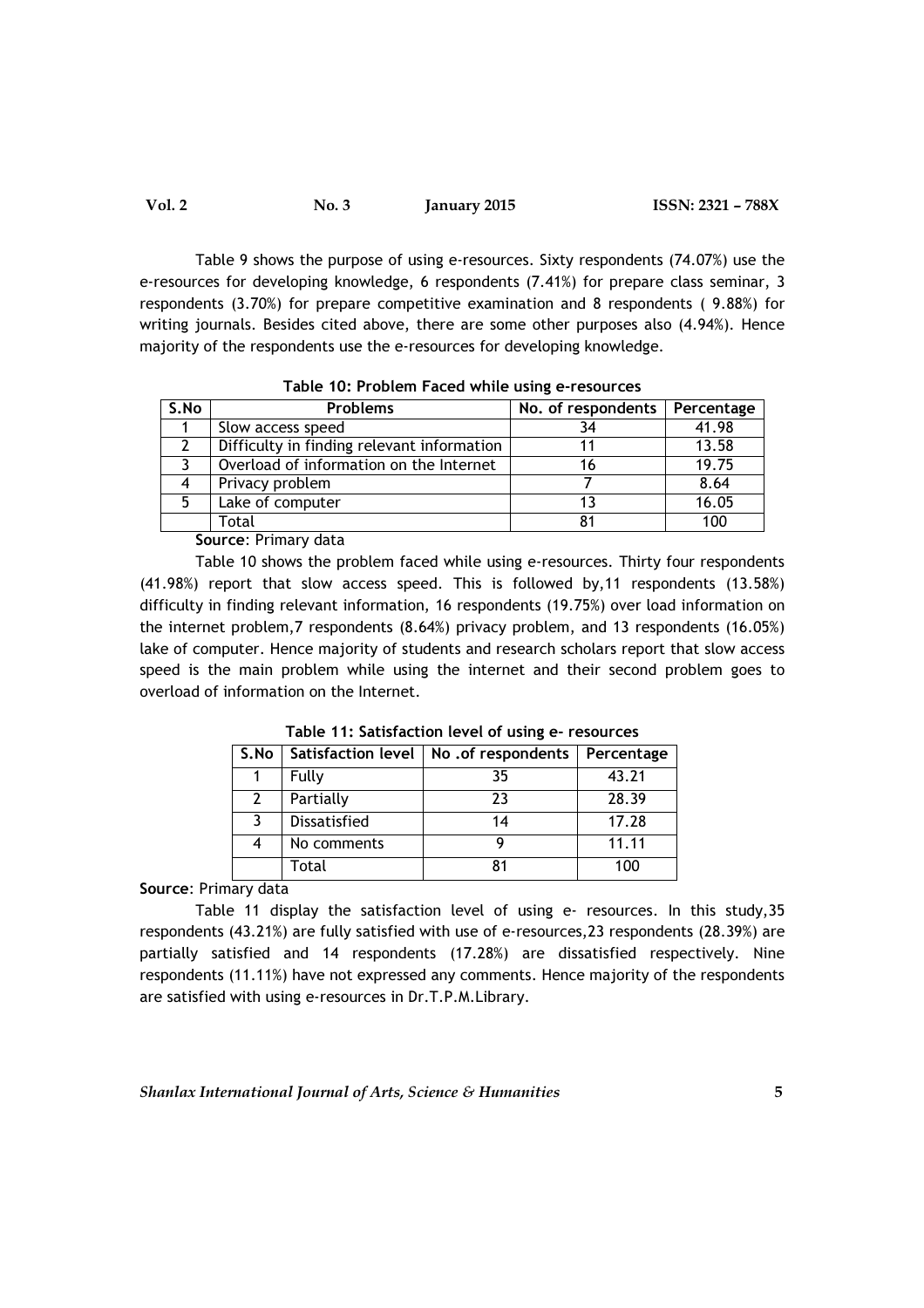### Major Findings

- More than half of the respondents use the e-resources daily.
- 53.03% of the respondents use the e-resources daily.
- 44.44% of students and research scholars use the e-resources 2-3 hours per day.
- Nearly two fifth of respondents learn e-resources skill from self instruction and their second rank goes to library professionals.
- Nearly three fourth of the respondents use the e-resources for developing knowledge
- Majority of students and research scholars report that slow access speed is the main problem while using the internet and their second problem goes to overload of information on the Internet.
- 71.6% of the respondents are satisfied with using e-resources.

#### Suggestions

- It is suggested that university authority should appoint more number of Library professionals with IT Knowledge at UGC-INFONET section of Dr.T.P.M.Library for assist the respondents.
- It is suggested that the library authority should subscribe more number of Ejournals/Online journals.
- It is suggested that the number of computer terminals should be installed with internet connectivity.
- It is suggested that the library should provide more number of CD-ROM databases to research sholars and students.
- Budgetary resources should be increased gradually for strengthening UGC-INFONET section of the library.

#### Conclusion

Recent developments in information format and retrieval have had a definite impact on the academic community, who have been required to change their methodology in accessing information. E-resources have rapidly established themselves as a viable media in all fields. Because of their rapid publication capabilities they are often the best sources of information on current research and development in all fields. There is a great future for e- resources among academic community. It is also urgently needed that systematic efforts are taken to develop suitable information infrastructure for providing access to eresources. It is concluded that majority of the students and research scholars are satisfied with E-resources rendered by the Dr.T.P.M.Library of Madurai Kamaraj University.